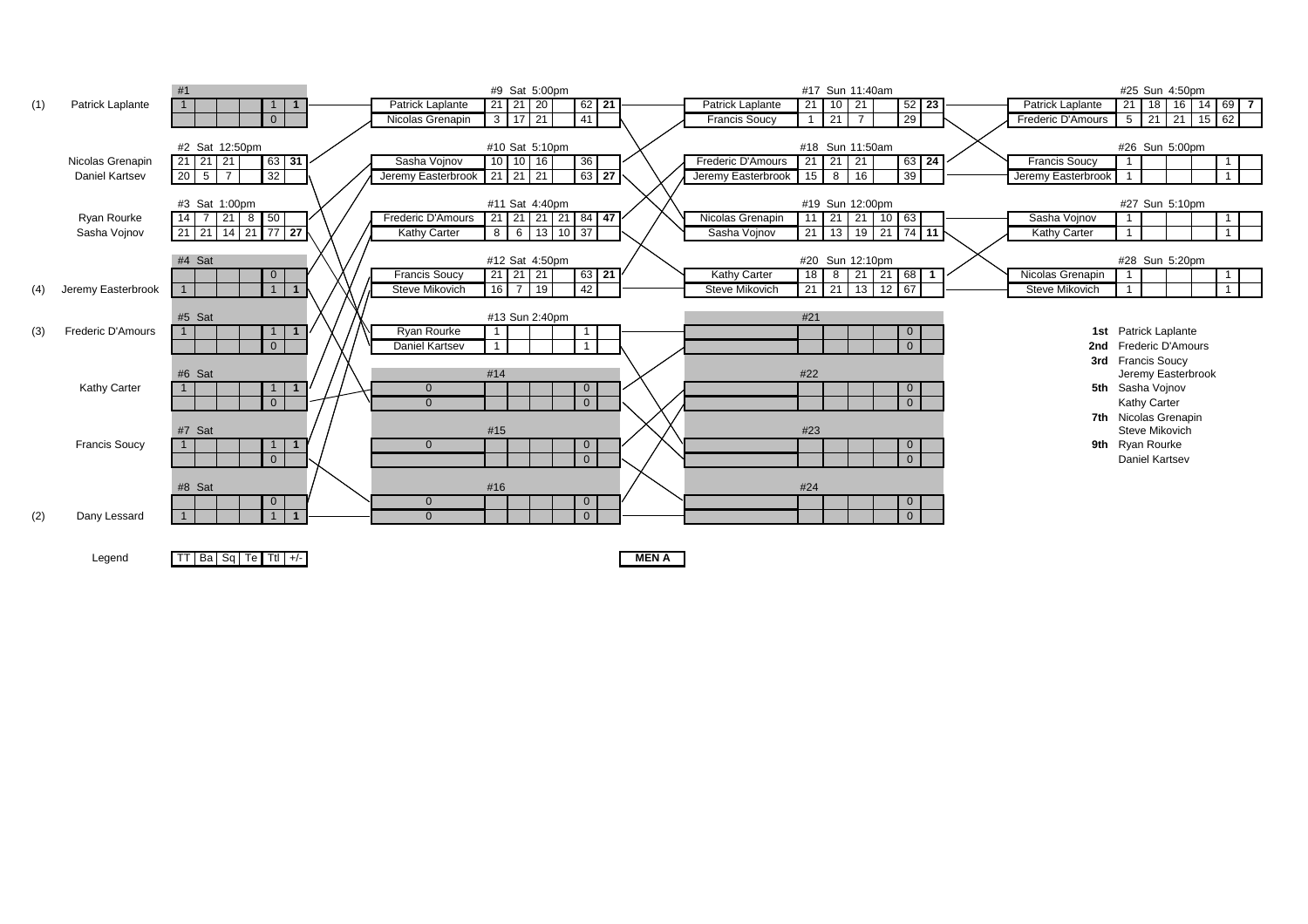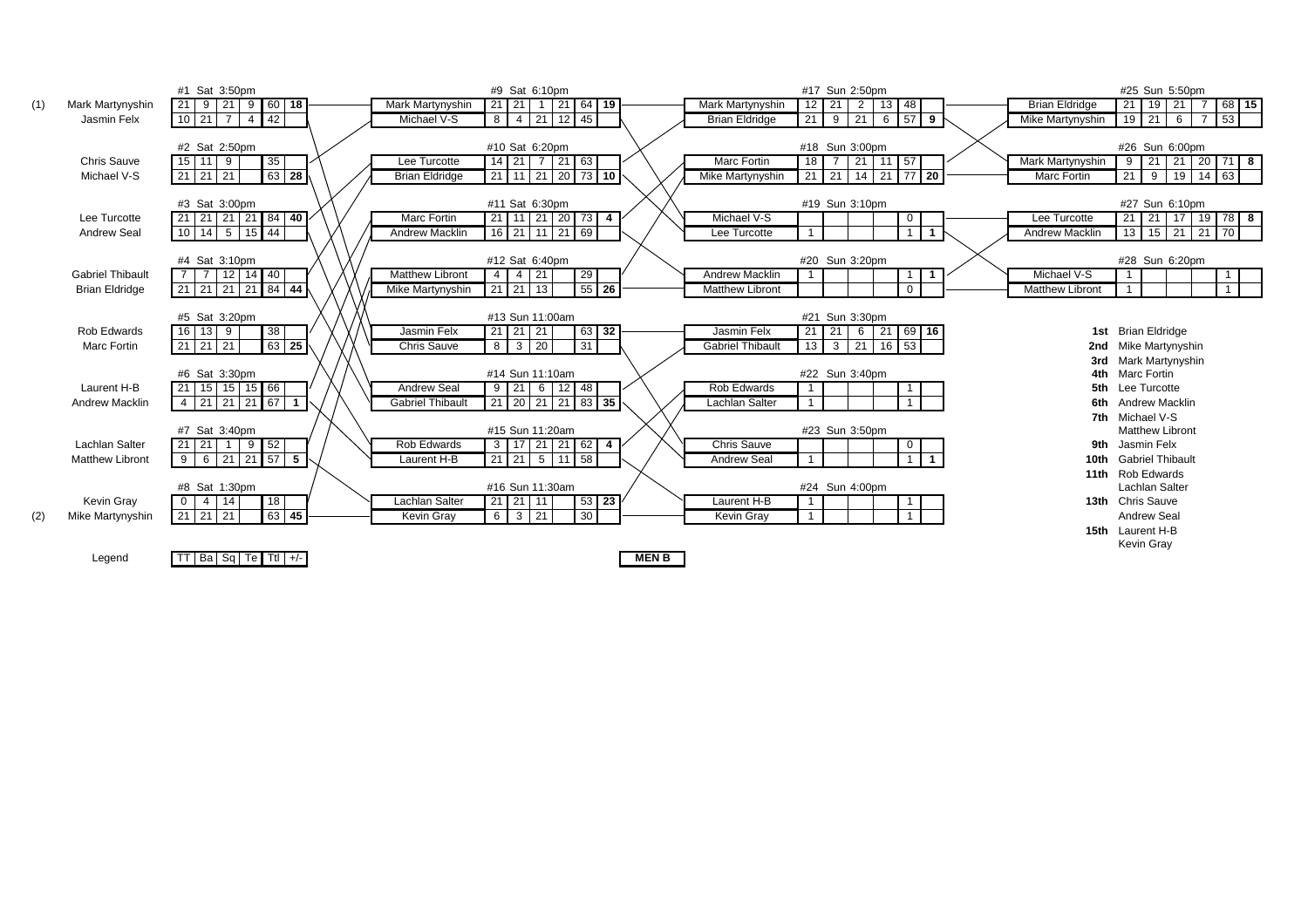

**Men C**

**6th Nitin Sondhi**<br> **6th Nitin Sondhi 7th** Antonio G.

**8th** Imran Damani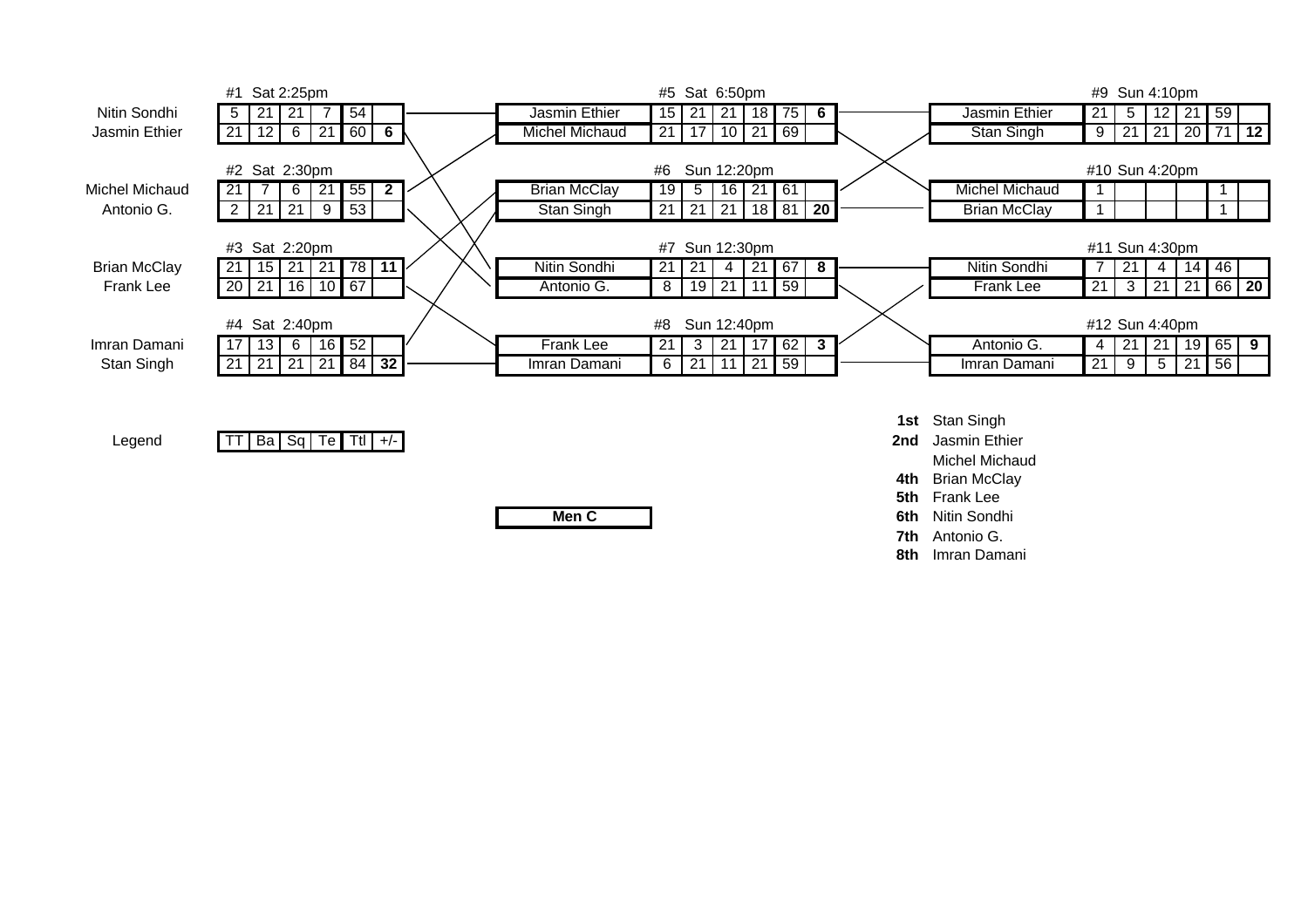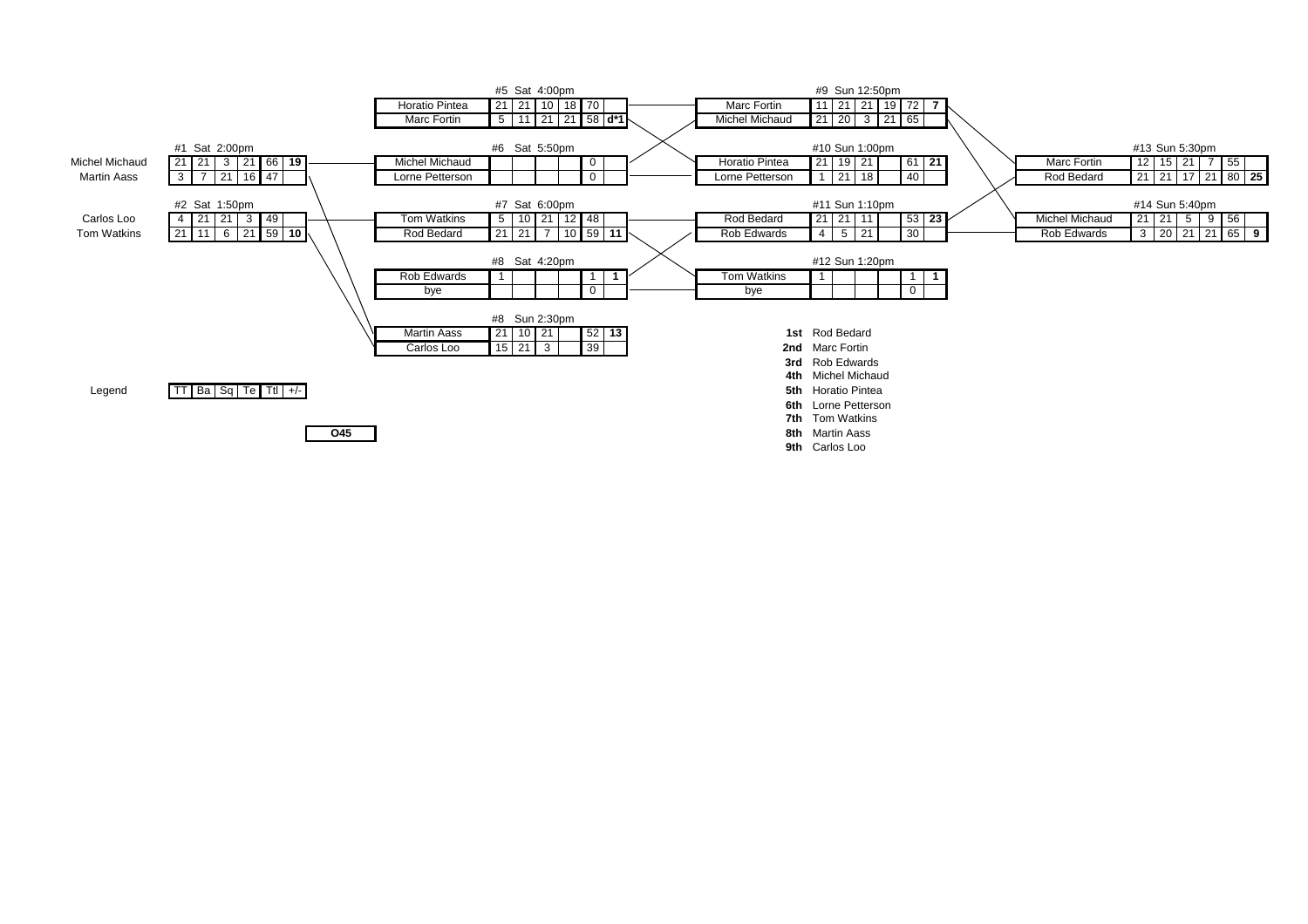|                     | #1   |      | Sun (arrange) |   |                              |  |
|---------------------|------|------|---------------|---|------------------------------|--|
| <b>Kathy Carter</b> | . 21 | ົດ 4 |               |   | $13 \mid 21 \mid 76 \mid 27$ |  |
| Julie S-A           | 13   |      | <u>.</u>      | O | 49 <sup>1</sup>              |  |

Julie S-A / Martin A.

|                       | #2 Sun (arrange) |  |  |
|-----------------------|------------------|--|--|
| Kathy C. / Horatio P. |                  |  |  |
|                       |                  |  |  |

. . . . . . . . 0

**Mixed Dbls**

LegendTT Ba Sq Te Ttl +/-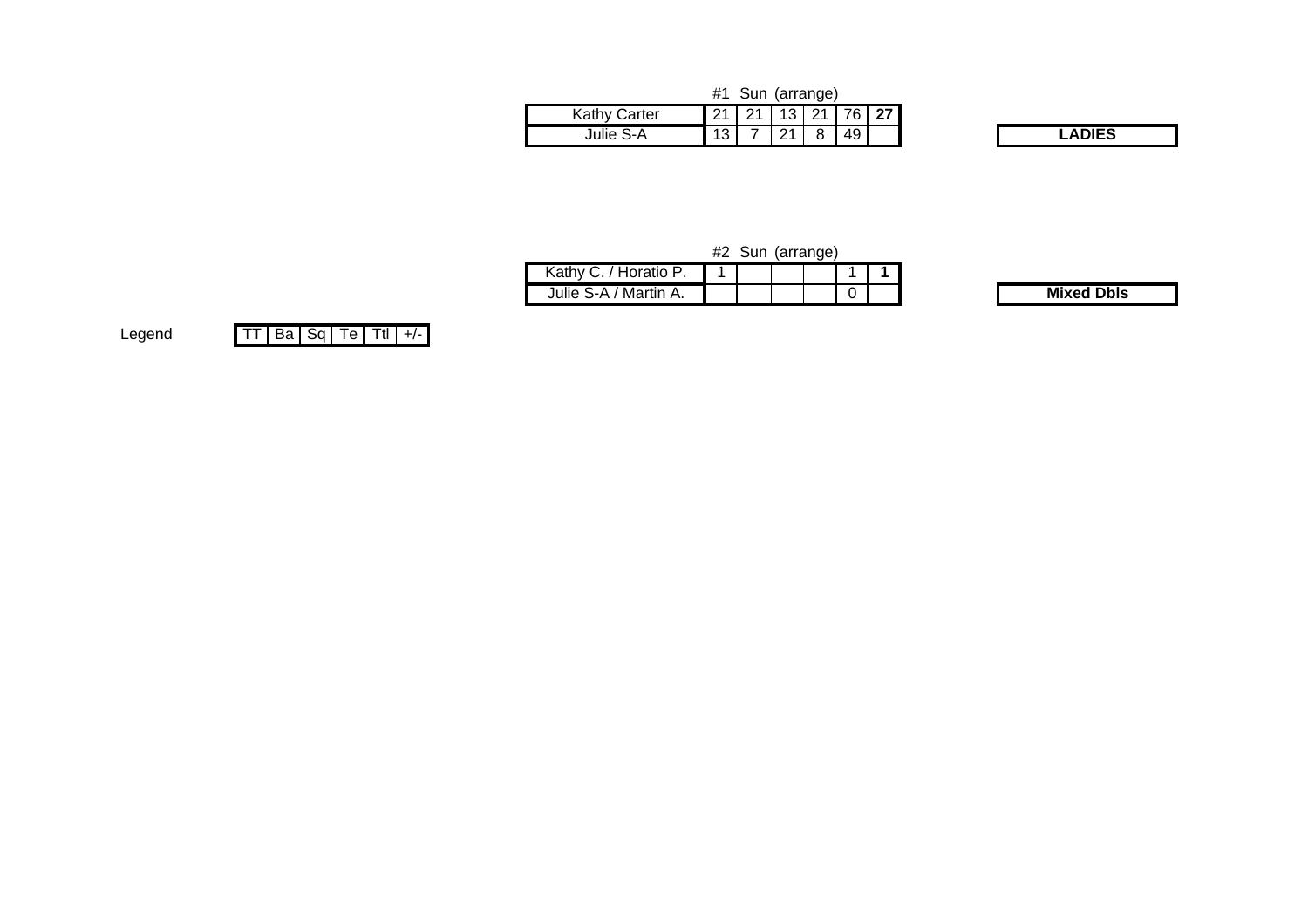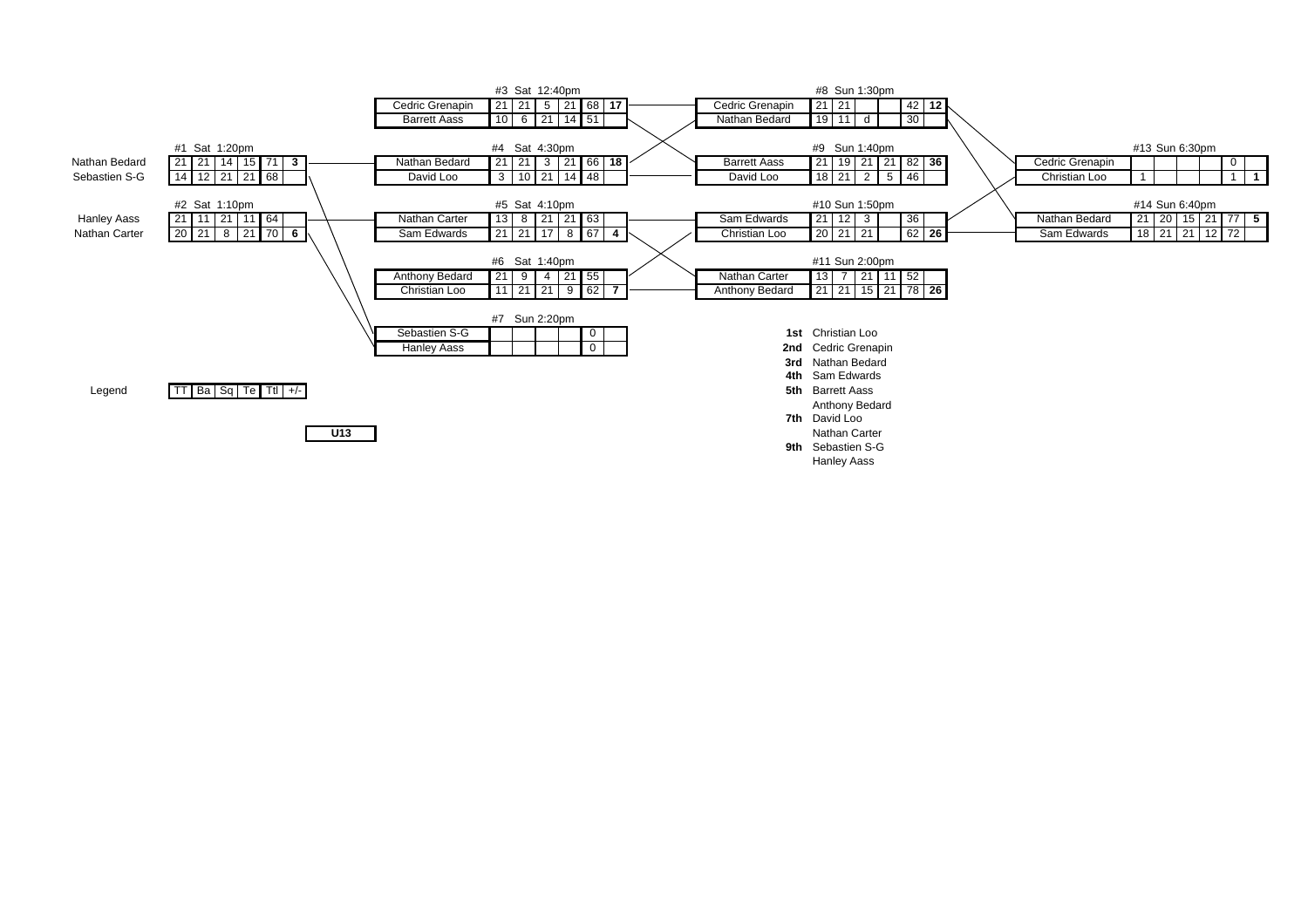|  | #1 Sat 12:30pm |
|--|----------------|
|  |                |

| Quentin Courtel |  |  | 11   17   19   10   57                 |  |
|-----------------|--|--|----------------------------------------|--|
| Fαol<br>AIRXIS  |  |  | $\overline{21}$ 21   21   21   84   27 |  |

#2 Sat 2:10pm

| Patrick McClay | u                  |   |  | 40 |   |
|----------------|--------------------|---|--|----|---|
| Jasmin Ethier  | $\sim$<br><u>.</u> | - |  | 63 | … |

**1st** Quentin Courtel

**2nd** Jasmin Ethier

**3rd** Patrick McClay

**4th** Alexis Ego

| v |  | #3 Sat 4:30pm |  |
|---|--|---------------|--|
|   |  |               |  |
|   |  |               |  |

| $\sim$<br>ັ | Alexis Ego         | ∽<br>ີ             | ິ<br>- | ີ | 47<br>т. |   |
|-------------|--------------------|--------------------|--------|---|----------|---|
|             | Ethier<br>Jasmin ' | $\sim$<br><u>_</u> |        |   | 40       | ᆦ |

#4 Sun 2:10pm

| Quentin Courtel       |                        |  | 18   21   14   21   74 |  |
|-----------------------|------------------------|--|------------------------|--|
| <b>Patrick McClav</b> | 21   10   21   20   72 |  |                        |  |

#5 Sun (arrange)

| Alexis Ego     |  |  |  |
|----------------|--|--|--|
| Patrick McClay |  |  |  |

Legend TT $|$  Ba  $|$  Sq  $|$  Te  $|$  Ttl  $|$  +/-  $|$ 

|                 |                            | #6 Sun (arrange) |  |  |
|-----------------|----------------------------|------------------|--|--|
| Quentin Courtel | 7   21   21   21   70   18 |                  |  |  |
| Jasmin Ethier   | 21   13   13   5   52      |                  |  |  |

**Under 16**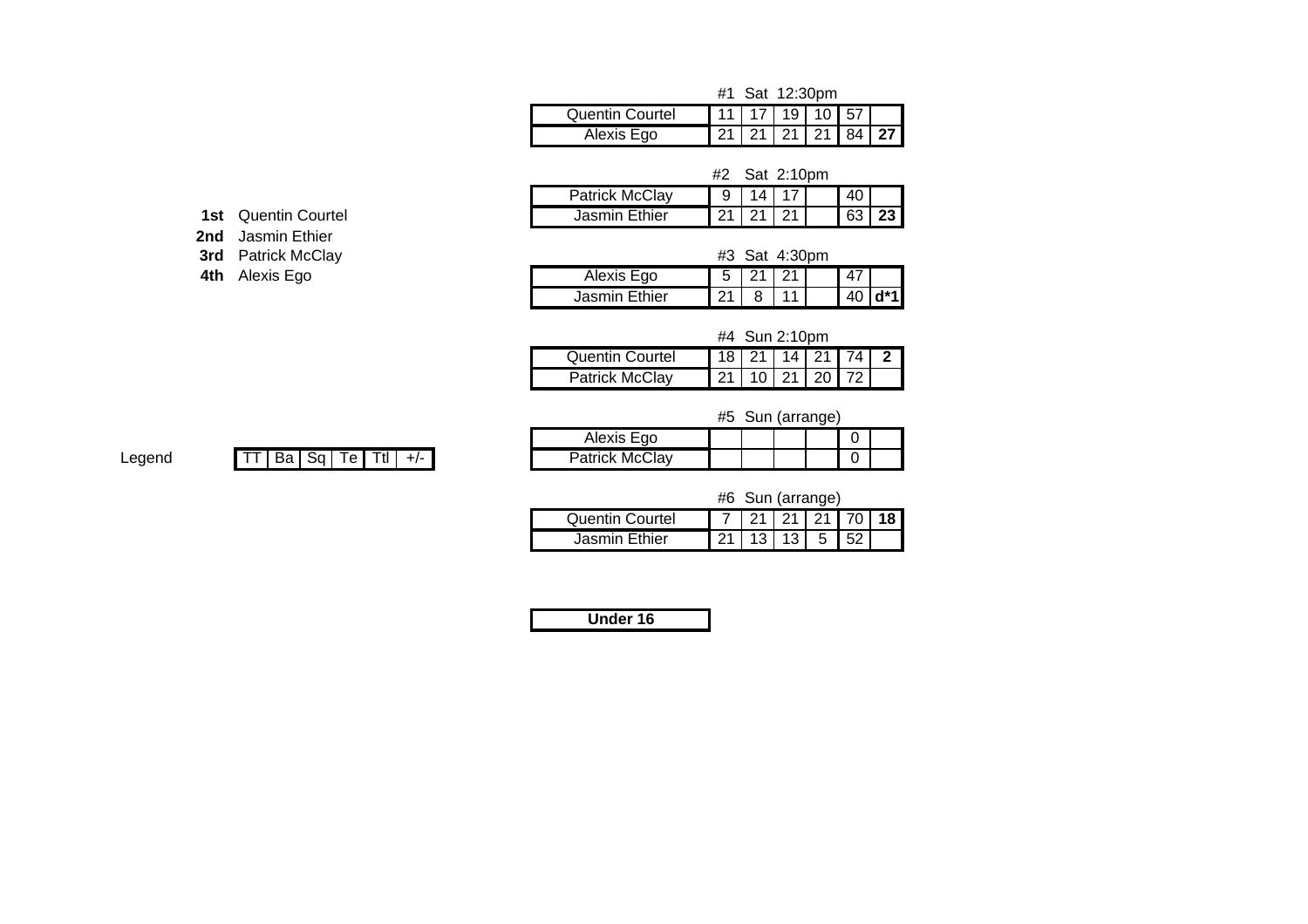| #1 Sun (arrang |  |  |
|----------------|--|--|
|                |  |  |

| <b>1st</b> Francis / Patrick |
|------------------------------|
| <b>2nd</b> Fred / Carlos     |
| Rod / Jeremy                 |

|   |                   | #1                          | Sun (arrange) |       |  |
|---|-------------------|-----------------------------|---------------|-------|--|
|   | Francis / Patrick | 21   21   13   12   67   18 |               |       |  |
| k | Fred / Carlos     |                             | 13   11   21  | 41491 |  |
|   |                   |                             |               |       |  |

 #2#2 Sun (arrange)

| Fred<br>l / Carlos |  |  |  |
|--------------------|--|--|--|
| Jeremv             |  |  |  |

#3 Sat 2:05pm

| Rod / Jeremy             |  | $16$ 12 10 10 48  |  |  |
|--------------------------|--|-------------------|--|--|
| <b>Francis / Patrick</b> |  | 21 21 21 21 84 36 |  |  |

Legend

TT Ba Sq Te Ttl +/-

**A-Doubles**